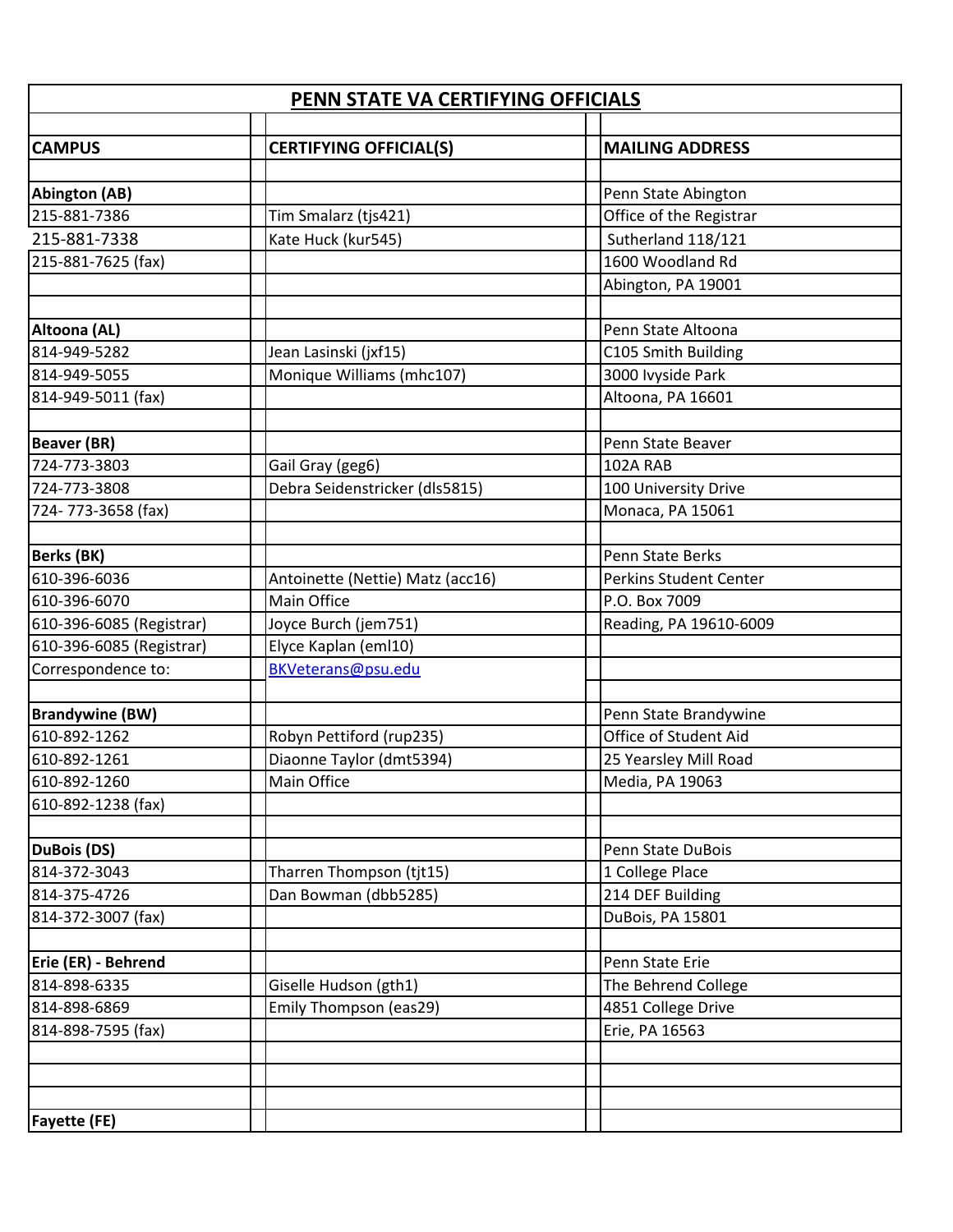| 724-430-4132<br>Cheri Grubbs (ceg120)<br>The Eberly Campus<br>108A Williams Building<br>724-430-4175 (fax)<br>Lemont Furnace, PA 15456<br><b>Greater Allegheny (GA)</b><br>412-675-9155<br>Estelle Belko (eab6286)<br>Penn State Greater Allegheny<br>412-675-9016<br>124 Frable Building<br>Dave Davis (djd29)<br>McKeesport, PA 15133<br>412-675-9056(fax)<br><b>Great Valley (GV)</b><br>610-648-3275<br>Elizabeth delValle (emd3)<br>Penn State Great Valley<br>Michele Bogdon (mlb6938)<br>Office of Student Aid<br>610-648-3343<br>Correspondence to:<br>30 E. Swedesford Road<br>gvveterans@psu.edu<br>610-648-3366(fax)<br>Malvern, PA 19355<br>Harrisburg (HB)<br>Penn State Harrisburg<br>717-948-6307 (Fin Aid)<br><b>Financial Aid Office</b><br>Lauren Dinse (Ira10)<br>Melinda Logan (mbh8)<br>717-948-6099<br><b>Swatara Building</b> |  |
|------------------------------------------------------------------------------------------------------------------------------------------------------------------------------------------------------------------------------------------------------------------------------------------------------------------------------------------------------------------------------------------------------------------------------------------------------------------------------------------------------------------------------------------------------------------------------------------------------------------------------------------------------------------------------------------------------------------------------------------------------------------------------------------------------------------------------------------------------|--|
|                                                                                                                                                                                                                                                                                                                                                                                                                                                                                                                                                                                                                                                                                                                                                                                                                                                      |  |
|                                                                                                                                                                                                                                                                                                                                                                                                                                                                                                                                                                                                                                                                                                                                                                                                                                                      |  |
|                                                                                                                                                                                                                                                                                                                                                                                                                                                                                                                                                                                                                                                                                                                                                                                                                                                      |  |
|                                                                                                                                                                                                                                                                                                                                                                                                                                                                                                                                                                                                                                                                                                                                                                                                                                                      |  |
|                                                                                                                                                                                                                                                                                                                                                                                                                                                                                                                                                                                                                                                                                                                                                                                                                                                      |  |
|                                                                                                                                                                                                                                                                                                                                                                                                                                                                                                                                                                                                                                                                                                                                                                                                                                                      |  |
|                                                                                                                                                                                                                                                                                                                                                                                                                                                                                                                                                                                                                                                                                                                                                                                                                                                      |  |
|                                                                                                                                                                                                                                                                                                                                                                                                                                                                                                                                                                                                                                                                                                                                                                                                                                                      |  |
|                                                                                                                                                                                                                                                                                                                                                                                                                                                                                                                                                                                                                                                                                                                                                                                                                                                      |  |
|                                                                                                                                                                                                                                                                                                                                                                                                                                                                                                                                                                                                                                                                                                                                                                                                                                                      |  |
|                                                                                                                                                                                                                                                                                                                                                                                                                                                                                                                                                                                                                                                                                                                                                                                                                                                      |  |
|                                                                                                                                                                                                                                                                                                                                                                                                                                                                                                                                                                                                                                                                                                                                                                                                                                                      |  |
|                                                                                                                                                                                                                                                                                                                                                                                                                                                                                                                                                                                                                                                                                                                                                                                                                                                      |  |
|                                                                                                                                                                                                                                                                                                                                                                                                                                                                                                                                                                                                                                                                                                                                                                                                                                                      |  |
|                                                                                                                                                                                                                                                                                                                                                                                                                                                                                                                                                                                                                                                                                                                                                                                                                                                      |  |
|                                                                                                                                                                                                                                                                                                                                                                                                                                                                                                                                                                                                                                                                                                                                                                                                                                                      |  |
|                                                                                                                                                                                                                                                                                                                                                                                                                                                                                                                                                                                                                                                                                                                                                                                                                                                      |  |
|                                                                                                                                                                                                                                                                                                                                                                                                                                                                                                                                                                                                                                                                                                                                                                                                                                                      |  |
| HBGVA@psu.edu<br>777 W. Harrisburg Pike<br>Correspondence to:                                                                                                                                                                                                                                                                                                                                                                                                                                                                                                                                                                                                                                                                                                                                                                                        |  |
| Middletown, PA 17057<br>717-948-6384(fax)                                                                                                                                                                                                                                                                                                                                                                                                                                                                                                                                                                                                                                                                                                                                                                                                            |  |
| Hazleton (HN)                                                                                                                                                                                                                                                                                                                                                                                                                                                                                                                                                                                                                                                                                                                                                                                                                                        |  |
| 570-450-3074<br>Alyssa Russell (ans5671)<br>Penn State Hazleton                                                                                                                                                                                                                                                                                                                                                                                                                                                                                                                                                                                                                                                                                                                                                                                      |  |
| 570-450-3142<br>Emily Zocchi (epz5102)<br>76 University Drive                                                                                                                                                                                                                                                                                                                                                                                                                                                                                                                                                                                                                                                                                                                                                                                        |  |
| Hazleton, PA 18202                                                                                                                                                                                                                                                                                                                                                                                                                                                                                                                                                                                                                                                                                                                                                                                                                                   |  |
| Lehigh Valley (LV)                                                                                                                                                                                                                                                                                                                                                                                                                                                                                                                                                                                                                                                                                                                                                                                                                                   |  |
| 610-285-5033<br>Scott Semerod (sfs6393)<br>Penn State Lehigh Valley                                                                                                                                                                                                                                                                                                                                                                                                                                                                                                                                                                                                                                                                                                                                                                                  |  |
| Denise O'Neill (dxo39)<br>Student Aid Office, Room 145<br>610-285-5067                                                                                                                                                                                                                                                                                                                                                                                                                                                                                                                                                                                                                                                                                                                                                                               |  |
| 2809 East Saucon Valley Road                                                                                                                                                                                                                                                                                                                                                                                                                                                                                                                                                                                                                                                                                                                                                                                                                         |  |
| Center Valley, PA 18034                                                                                                                                                                                                                                                                                                                                                                                                                                                                                                                                                                                                                                                                                                                                                                                                                              |  |
| Mont Alto (MA)                                                                                                                                                                                                                                                                                                                                                                                                                                                                                                                                                                                                                                                                                                                                                                                                                                       |  |
| 717-749-6094<br>Lisa DeGregorio (Idd23)<br>Penn State Mont Alto                                                                                                                                                                                                                                                                                                                                                                                                                                                                                                                                                                                                                                                                                                                                                                                      |  |
| Mary Jo Stevenson (mjs1459)<br>717-749-6156<br>1 Campus Drive                                                                                                                                                                                                                                                                                                                                                                                                                                                                                                                                                                                                                                                                                                                                                                                        |  |
| 209 Conklin Hall<br>717-749-6186 (fax)                                                                                                                                                                                                                                                                                                                                                                                                                                                                                                                                                                                                                                                                                                                                                                                                               |  |
| Mont Alto, PA 17237                                                                                                                                                                                                                                                                                                                                                                                                                                                                                                                                                                                                                                                                                                                                                                                                                                  |  |
| <b>New Kensington (NK)</b><br>724-334-6047<br>Sherri Smith (sls986)                                                                                                                                                                                                                                                                                                                                                                                                                                                                                                                                                                                                                                                                                                                                                                                  |  |
| Penn State New Kensington<br><b>Enrollment Services</b><br>724-334-6046<br>Jennifer Fularz (jmc49)                                                                                                                                                                                                                                                                                                                                                                                                                                                                                                                                                                                                                                                                                                                                                   |  |
| 724-334-6111 (fax)<br>3550 - 7th Street Road                                                                                                                                                                                                                                                                                                                                                                                                                                                                                                                                                                                                                                                                                                                                                                                                         |  |
| New Kensington, PA 15068                                                                                                                                                                                                                                                                                                                                                                                                                                                                                                                                                                                                                                                                                                                                                                                                                             |  |
| Schuylkill (SL)                                                                                                                                                                                                                                                                                                                                                                                                                                                                                                                                                                                                                                                                                                                                                                                                                                      |  |
| 570-385-6245<br>Lisa Cecchini (Imc5248)<br>Penn State Schuylkill                                                                                                                                                                                                                                                                                                                                                                                                                                                                                                                                                                                                                                                                                                                                                                                     |  |
| 570-385-6244<br>Lisa Chavira (Imh5358)<br><b>Administration Building</b>                                                                                                                                                                                                                                                                                                                                                                                                                                                                                                                                                                                                                                                                                                                                                                             |  |
| Megan Murraay (mgm123)<br>570-385-6068<br>A102 University Drive                                                                                                                                                                                                                                                                                                                                                                                                                                                                                                                                                                                                                                                                                                                                                                                      |  |
| Schuylkill Haven, PA 17972<br>570-385-6143 (fax)                                                                                                                                                                                                                                                                                                                                                                                                                                                                                                                                                                                                                                                                                                                                                                                                     |  |
|                                                                                                                                                                                                                                                                                                                                                                                                                                                                                                                                                                                                                                                                                                                                                                                                                                                      |  |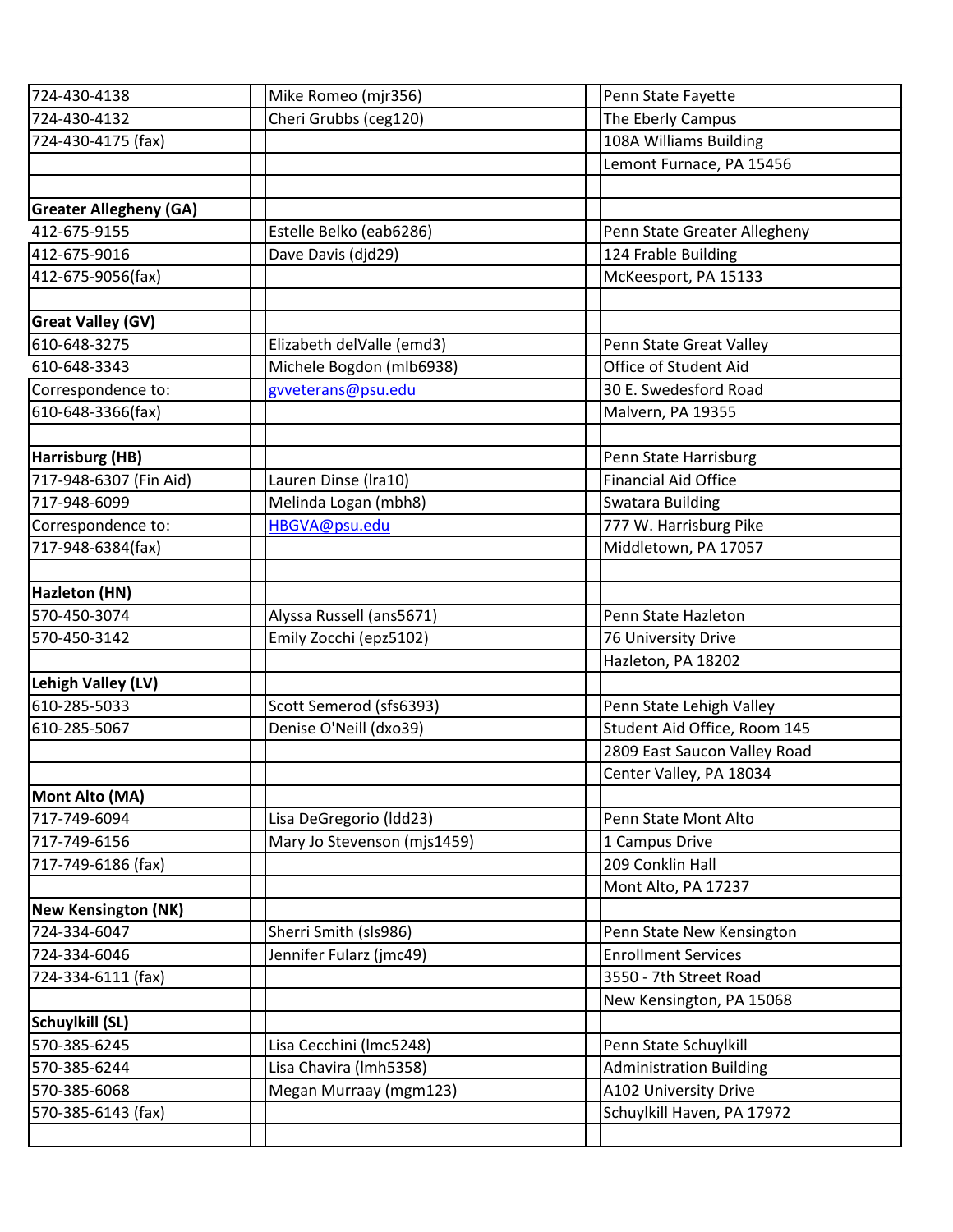| <b>Scranton (S)</b>                |                                       |                                 |
|------------------------------------|---------------------------------------|---------------------------------|
| 570-963-2501                       | Stacy Shattuck (sal268) - Primary     | Penn State Scranton             |
| 570-963-2500 (main)                |                                       | Room 5 Dawson Building          |
| 570-963-2524 (fax)                 |                                       | 120 Ridgeview Drive             |
|                                    |                                       | Dunmore, PA 18512               |
|                                    |                                       |                                 |
| <b>Shenango (SH)</b>               |                                       | Penn State Shenango             |
| 724-983-2804                       | Shawn O'Neill (swo3) - Primary        | <b>Admissions Office</b>        |
| 724-983-2802                       | Charles Greggs (ctg4) - Alternate     | 147 Shenango Avenue             |
| 724-983-2839 (fax)                 |                                       |                                 |
|                                    |                                       | Sharon, PA 16146                |
| <b>University Park (UP)</b>        |                                       |                                 |
| 814-863-0465 (main office)         | Renee Thornton-Roop (rat14)           | Penn State University Park      |
| 814-865-3815 (fax)                 | Elisa McGahan (emv125)                | Office of Veterans Programs     |
|                                    | Danielle Landers-Nolan (dxb438)       | 146 Ritenour Building           |
| Correspondence to:                 | ovp@psu.edu                           | University Park, PA 16802       |
|                                    |                                       | ovp@psu.edu                     |
|                                    |                                       |                                 |
| Wilkes-Barre (WB)                  |                                       |                                 |
| 570-675-9242                       | Diana Coslett (duc661)                | Penn State Wilkes-Barre         |
| 570-675-9109 (fax)                 |                                       | 44 University Drive             |
|                                    |                                       | Dallas, PA 18612                |
|                                    |                                       |                                 |
| York (YK)                          |                                       |                                 |
| 717-718-6704                       | Christina Lee (cob165) Primary        | Penn State York                 |
| 717-771-4042                       | Ryan Service Manzo (rjs434) Alternate | 1031 Edgecomb Avenue            |
| 717-771-4196                       | Kristen Grey (kmg6393) Alternate      | York, PA 17403                  |
| 717-771-4005 (fax)                 |                                       |                                 |
|                                    |                                       |                                 |
| <b>Dickinson Law-Carlisle (CR)</b> |                                       |                                 |
| 717-240-5297                       | Rebecca Schreiber (rms822)            | Dickinson Law                   |
| 717-240-5213(fax)                  |                                       | 125 Lewis Katz Hall             |
|                                    |                                       | 150 South College Street        |
|                                    |                                       | Carlisle, PA 17013              |
|                                    |                                       |                                 |
| <b>Penn State Law</b>              |                                       | Penn State Law                  |
| 814-863-0469                       | Susan Bogart (sab36)                  | Lewis Katz Building             |
| 814-867-0405 (fax)                 |                                       | University Park, PA 16802       |
| Penn State College of Medicine     |                                       | Penn State Hershey Medical Ctr. |
| 717-531-1368                       | <b>Beth Herman</b>                    | 500 University Drive C-1805     |
|                                    | bherman2@pennstatehealth.psu.edu      | Hershey, PA 17033               |
| 717-531-4102                       | Lydia Cowher                          |                                 |
|                                    | lcowher@pennstatehealth.psu.edu.      |                                 |
| 814-235-4757                       | Krystal Bloom                         |                                 |
|                                    | Kbloom@pennstatehealth.psu.edu.       |                                 |
| 717-531-6225 (fax)                 |                                       |                                 |
|                                    |                                       |                                 |